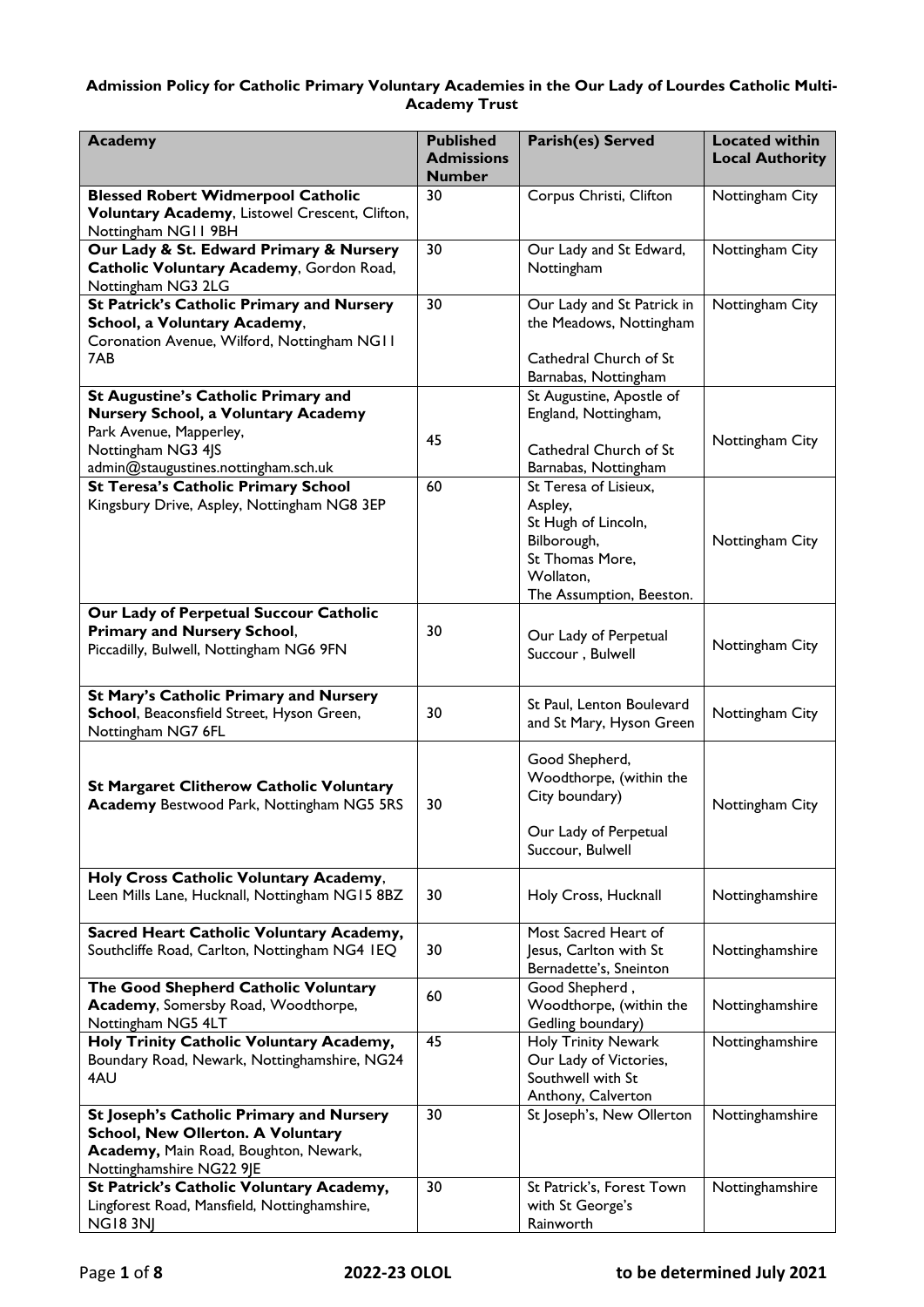| <b>St Philip Neri with St Bede Primary</b><br><b>Catholic Voluntary Academy,</b><br>Rosemary Street, Mansfield, Nottinghamshire,<br>NG19 6AA | 60 | St Philip Neri, Mansfield<br>Our Lady Help of<br>Christians, Kirkby-in-<br>Ashfield<br>St Joseph the Worker,<br>Sutton-in-Ashfield   | Nottinghamshire |
|----------------------------------------------------------------------------------------------------------------------------------------------|----|--------------------------------------------------------------------------------------------------------------------------------------|-----------------|
| St Edmund Campion School, a Catholic<br>Voluntary Academy, Tewkesbury Close, West<br>Bridgford, Nottingham NG2 5NH                           | 60 | Holy Spirit, West<br>Bridgford, Our Lady of<br>Grace, Cotgrave, St<br>Anne's, Radcliffe on Trent,<br>Margaret Clitherow,<br>Keyworth | Nottinghamshire |
| St Joseph's Catholic Primary School, A<br>Voluntary Academy Langwith Road, Langwith<br>Junction, Nottinghamshire, NG20 9RP                   | 30 | St Joseph's, Shirebrook<br>with<br>St Bernadette, Bolsover,<br>and St Teresa, Market<br>Warsop                                       | Derbyshire      |

This policy will apply for admission into Reception Class for the academic year 2022-23.

The Catholic schools listed above are under the Trusteeship of the Diocese of Nottingham and belong to the Nottingham Diocesan family of schools. They are founded by and are part of the Catholic Church and seek at all times to be a witness to Jesus Christ. Religious education and worship are in accordance with the teachings and doctrines of the Catholic Church. This does not affect the right of parents or carers who are not of the faith of these schools to apply for and to be considered for places, applications are welcome from all parents and carers, regardless of faith or background, who would like their children to be educated in a Christian environment. However, we ask all parents or carers applying for a place to respect this ethos and its importance to the school community.

The Our Lady of Lourdes Catholic Multi-Academy Trust is the admission authority for all the schools within the Trust and is responsible for determining the admissions policy. On behalf of the Trust the admissions is coordinated by the relevant Local Authority.

All decisions relating to admission applications will be taken by the local governing body of the school applied for.

**Dependent on place of residence parents/carers should consult their relevant home Local Authority website for full details of the admissions process, including information on the admissions cycle. Details are below: Nottinghamshire: [www.nottinghamshire.gov.uk](http://www.nottinghamshire.gov.uk/) Nottingham City: [www.nottinghamcity.gov.uk](http://www.nottinghamcity.gov.uk/)  Derbyshire: [www.derbyshire.gov.uk](http://www.derbyshire.gov.uk/)  Contact telephone numbers for the Local Authorities are:**

**Nottinghamshire: 0300 500 8080 Nottingham City: 0115 9150763 Derbyshire: 01629 5537479**

# **Application Procedure and Timetable**

Applications must be made on the Common Application Form provided by your **home** Local Authority. Applications must be made to your **home** Local Authority by the national closing date of 15<sup>th</sup> January.

In addition **all applicants wishing to apply for a place under a faith criterion** (oversubscription criteria 1-7) should complete the Supplementary Information Form. This form available from the schools. The completed form, together with any required evidence, (see notes 3-8), should be returned to each Catholic school for which a preference has been specified, also, by the national closing date of  $15<sup>th</sup>$  January.

**For ranking within one of the faith criteria. If you do not provide the additional required evidence and return it by the closing date your child will be ranked in a lower admissions category and this may affect your child's chances of being offered a place.**

# **All Applications - How places are allocated**

The Local Authority forward details of all applicants to the relevant school local governing body. Using the information on both the Common Application Form and the Supplementary Form, each school local governing body draws up a ranked list using the oversubscription criteria listed below. The Local Authority then allocates places on behalf of the school up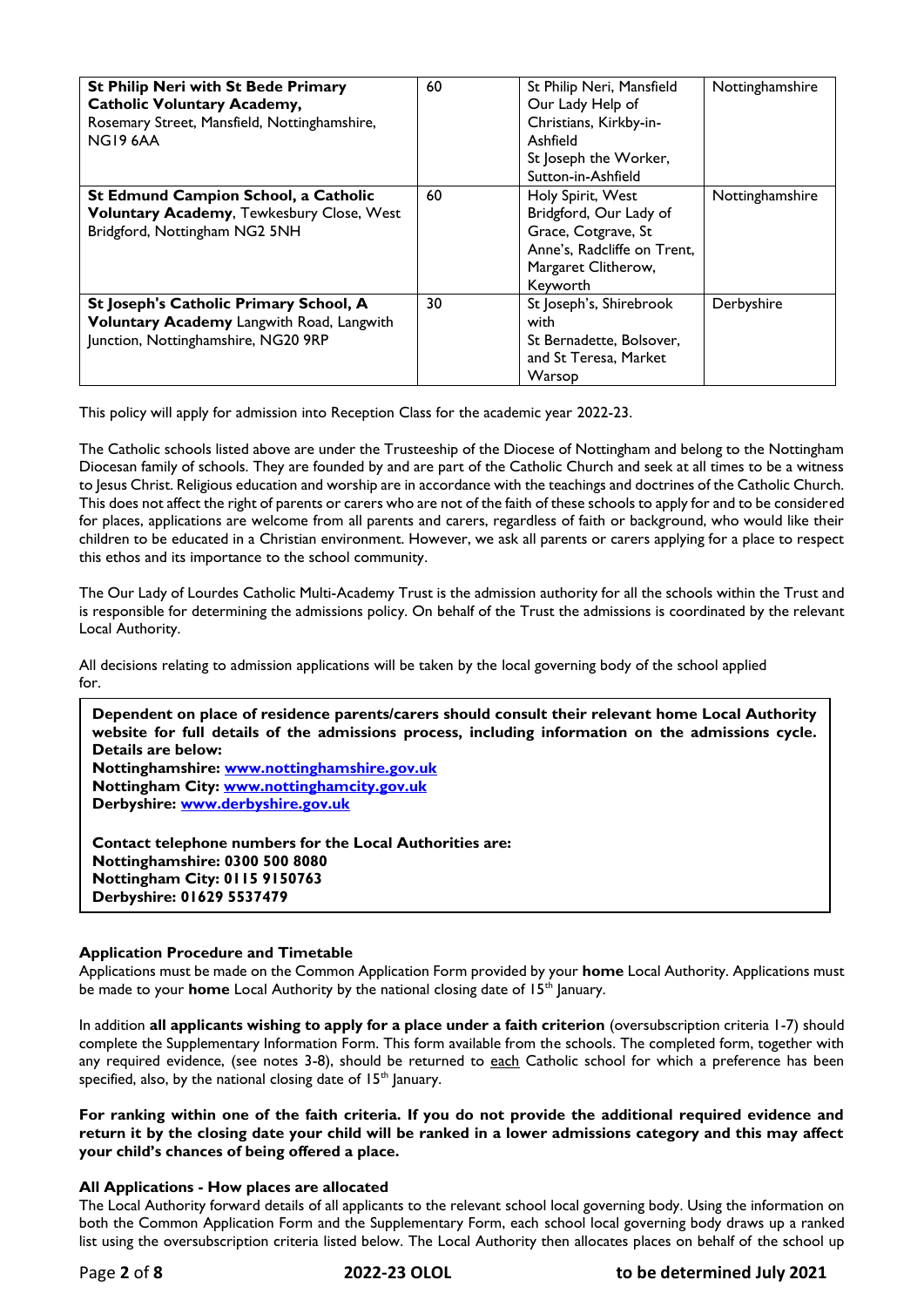to the admissions number. When a place can be offered at more than one of the schools listed on your application, the Local Authority will offer a place at the highest preferred school where a place is available.

# **Admission of Children below Compulsory School Age, Deferred Entry and Summer Born Children**

If your child is offered a full-time place before s/he reaches compulsory school age, you have the option of deferring the child's entry up until the term in which the child reaches compulsory school age. A child reaches compulsory school age on the prescribed day following his/her fifth birthday (or on his/her fifth birthday if it falls on a prescribed day). The prescribed days are 31<sup>st</sup> December, 31<sup>st</sup> March and 31<sup>st</sup> August. The place will be held and will not be offered to another child provided the place is taken up within the same academic year.

Parents can request that their child attends school part-time until the child reaches compulsory school age.

Parents who wish to request to defer a place to later in the school year or to attend school part-time are advised they should agree this with the school prior to the start of the autumn term*.*

Parents of summer born children, i.e. a child born between  $1^{st}$  April and  $31^{st}$  August, may choose not to send their child to school until the September following their fifth birthday and may request that they are admitted outside of their normal age group to Reception Year rather than Year 1. However, parents need to be aware that **if** the request is approved *(see below on decisions on applications for 'admission outside of normal age group*) they will need to apply again in the next admissions round for a place in that Reception Year and should be aware that a place is not guaranteed as the application will be considered alongside all other applications in that year and the Oversubscription Criteria will still apply.

# **Admission of children outside their normal age group**

Parents may seek a place for their child outside of the normal age group for example if the child is exceptionally gifted and talented or has experienced problems such as ill health. It is anticipated that children will be educated out of their normal age group in only a small number of very exceptional circumstances.

Should you wish to seek a place for your child outside of their normal age group you should still make an application for a school place for your child's normal age group **and** you should also submit a request for admission out of the normal age group at the same time, following the procedure set out by your **home** local authority.

In addition to taking into account the views of the head teacher, including the head teacher's statutory responsibility for the internal organisation, management and control of the school, the school local governing body will take into account the views of the parents and of appropriate medical and education professionals. A decision will then be made on which age group the child should be admitted taking into account the circumstances of each case and the best interests of the child.

Once that decision has been made the oversubscription criteria will be applied to determine if a place can be offered at the school.

Your statutory right to appeal against the refusal of a place at a school for which you have applied is unaffected. However, the right to appeal does not apply if you are offered a place at the school but it is not in your preferred age group.

The school is not required to honour a decision made by another admission authority on admission out of the normal age group.

#### **Late applications**

Late applications will be administered in accordance with the Local Authority Primary Coordinated Admissions Scheme within which the school is located. You are encouraged to ensure that your application is received on time.

#### Late applications - Nottingham City

Nottingham City Council and the school local governing body may be willing to accept applications which are received late but before the date set by the Local Authority for good reason for example:

- a family returning from abroad
- a lone parent who has been ill for some time
- a family moving into Nottingham from another area
- other exceptional circumstances
- Each case will be treated on its merits.

Any preferences received by Nottingham City Council up to the date set by the Local Authority, with good reason for being late, and where appropriate, with the agreement of the school local governing body will be included in the first cycle of allocations and will be notified on the national offer day.

All other late applications for primary school places received by Nottingham City Council after the specified date will be dealt with after the offer day.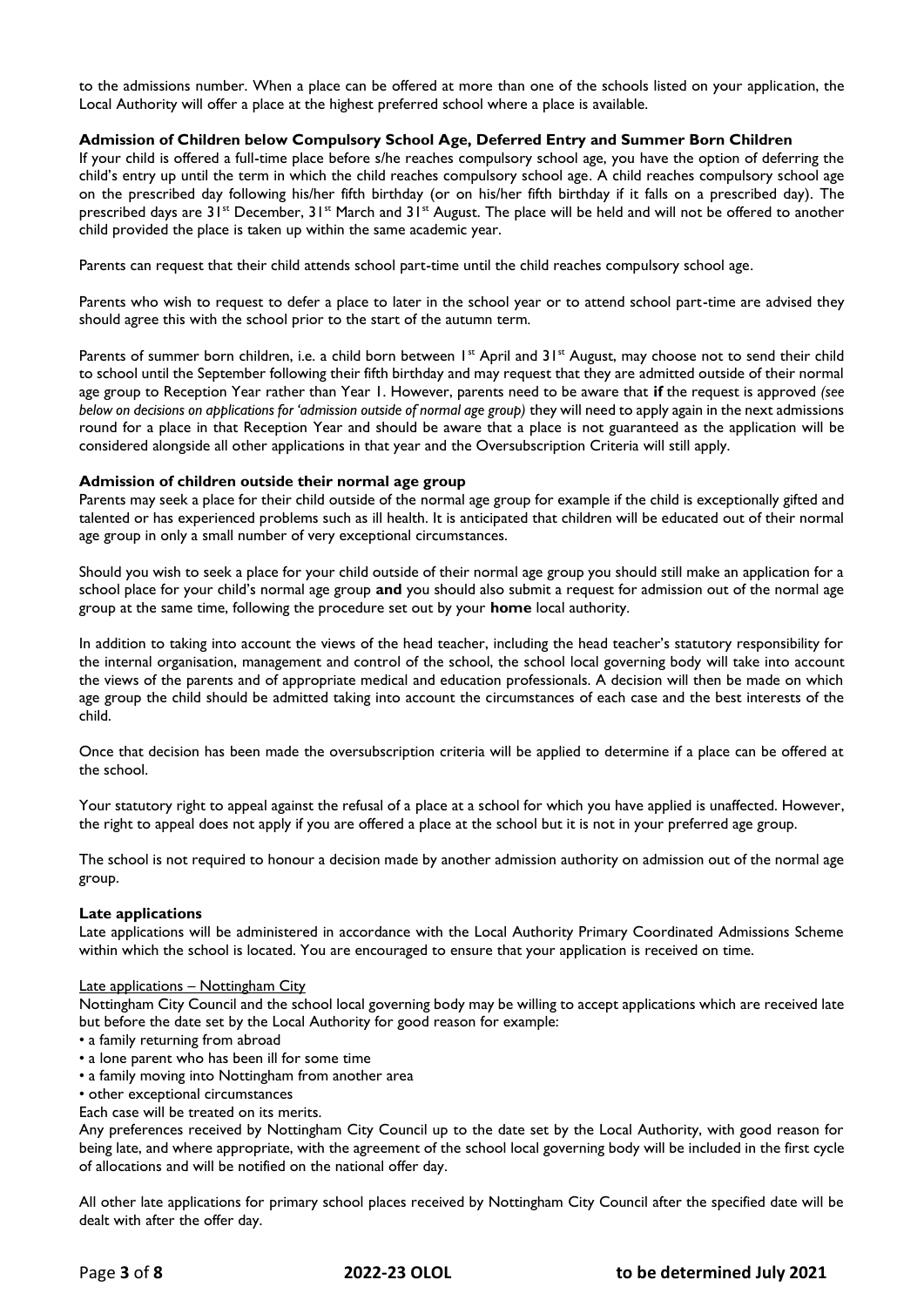# Late applications - Nottinghamshire

Certain late applications submitted in the normal admissions round that are received by Nottinghamshire County Council up to the date set by Nottinghamshire County Council will be treated as on time. Such applications will be from parents or carers who:

- have moved into Nottinghamshire; or
- can establish at the time of completing the form that there were exceptional reasons for missing the closing date and were, therefore, unable to meet the published closing date.

School local governing bodies will treat such applications as on time where it is practical to include them in their first ranking. All other late applications for primary school places received by Nottinghamshire Local Authority after the specified date will be dealt with after the offer day.

# **Applications during the school year (In-Year Applications)**

Details of the application process are available from the school and from the Local Authority (see details below) within which the school is located. Once an application has been made, it will be passed to the school local governing body for consideration.

**Dependent on the location of the school for details of the application process for In-Year Applications parents/carers should consult the relevant Local Authority website: Nottinghamshire: [www.nottinghamshire.gov.uk](http://www.nottinghamshire.gov.uk/) Nottingham City: [www.nottinghamcity.gov.uk](http://www.nottinghamcity.gov.uk/) Derbyshire: [www.derbyshire.gov.uk](http://www.derbyshire.gov.uk/) Contact telephone numbers for the Local Authorities are: Nottinghamshire: 0300 500 8080 Nottingham City: 0115 9150763 Derbyshire: 01629 5537479**

Offers of places may be withdrawn if they are offered in error, a parent has not responded within 10 school days of the offer letter issue or it is established that an offer was obtained through a fraudulent or intentionally misleading application.

In cases involving school transfers that do not require a house move or where there is no need for an immediate move, arrangements may be made for the child to start school at the beginning of the following term to minimise disruption to their own and other children's education.

If your application is refused you have a statutory right to appeal (see 'Appeals' below). Your appeal should be lodged within twenty school days after the date of the decision letter.

# **Waiting Lists**

Parents whose children have not been offered a place at a school in the normal admissions round will be added to the school's Waiting List unless they have been offered a place at a higher preference school. The Waiting List will normally remain open until the end of the Autumn Term in the application year. However, some schools may maintain the Waiting List until the end of the academic year. Parents should contact the relevant school to request further details.

Waiting Lists are maintained in the same order as the oversubscription criteria listed below and not in the order in which applications are received or added to the Waiting List. This means that your child's position on the Waiting List may change during the year.

Any late applications will be added to the Waiting List in accordance with the oversubscription criteria.

Inclusion on a school's Waiting List does not mean that a place will eventually become available.

Parents must make a further application for a school place in respect of a later academic year and if a place is not available the child's name can be added to the Waiting List for that academic year.

# **Appeals**

If a child is not offered a place, parents/carers have a statutory right to appeal. This should be done by writing to the school setting out your grounds for appeal no later than twenty school days after the decision letter has been received. The appeal will be arranged on behalf of the local school governing body by the Catholic Schools Appeals Service and will be heard by an independent panel. The decision of the panel will be binding on the school.

# **Fair Access Protocols**

Local Authorities are required to have Fair Access Protocols in order to make sure that unplaced children, especially the most vulnerable, are offered a place at a suitable school as quickly as possible. This includes admitting children above the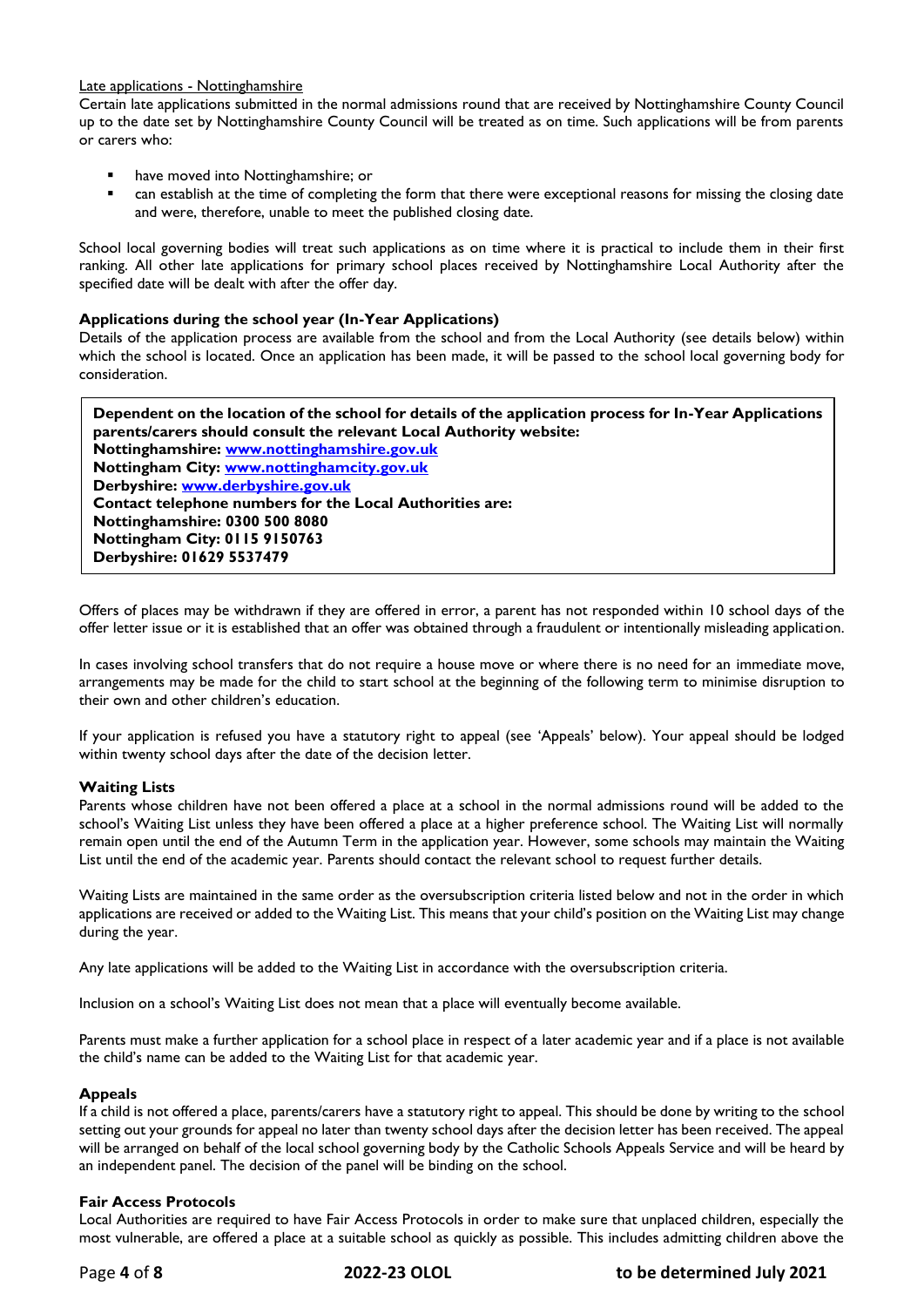published admissions number to schools that are already full. Students allocated as place under Fair Access Protocols will take precedence over those on a Waiting List. The schools listed in this policy participate in the Fair Access Protocols operated by the Local Authorities within which they are located.

# **Infant Class Size Regulations**

Infant classes may not, by law, contain more than 30 pupils with a single qualified teacher. Parents/carers should be aware that when the school local governing body is considering applications for places, they must keep to the 30 limit. However, in accordance with the School Admissions Code 2014 (2.15) additional children may be admitted under limited exceptional circumstances. These children will remain as 'excepted pupils' for the time they are in an infant class or until the class numbers fall back to the current infant class size limit. Parents do have a right of appeal in accordance with the Infant Class Size Regulations if the school is oversubscribed and their child is refused a place.

#### **Applications for twins / multiple birth children**

Where the final place available is offered to a child from a twin or multiple birth the school local governing body will normally offer places to both twins, triplets etc even if this means exceeding the published admission number as long as the governing body decides that the education of pupils in that year group would not be detrimentally affected.

**Attendance at Nursery** Attendance at the school's nursery or a pre-school setting on the site of the school does not guarantee that a place will be offered at the school and does not give any priority within the oversubscription criteria. In addition, for children attending the school's nursery, application to the reception class of the school must be made in the normal way, to the local authority and using the Common Application Form.

### **Children of UK service personnel (UK Armed Forces) and returning crown servants**

For families of UK service personnel with a confirmed posting to the area, or crown servants returning to live in the area from overseas, the Governors will:

- Process an application in advance of the family arriving in the area provided it is accompanied by an official letter that declares a relocation date and a Unit postal address or quartering area address to use when considering the application against the school's oversubscription criteria.
- Accept a Unit postal address or quartering area address for admissions purposes for a service child.

The Governors will not refuse a service child a place because the family does not currently live in the area.

#### **Fraudulent Information**

The school local governing body reserves the right to withdraw the offer of a place or, if a child is already attending the school, the place itself, where it is satisfied that the offer or place was obtained on the basis of fraudulent or intentionally misleading information.

# **Oversubscription Criteria**

Where a school has more applications than places available, the school local governing body will draw up a ranked list based on the criteria listed below and will allocate places accordingly.

In accordance with legislation Pupils with an Educational Health and Care Plan (EHCP) (a plan made by the Local Authority under Section 37 of the Children and Families Act 2014 which specifies the special educational provision required for a child) which names the school will be allocated a place first. This will reduce the number of places available.

- 1. Catholic looked after or previously looked after children including those children who appear to have been in state care outside of England and ceased to be in state care as a result of being adopted (*See Notes 1 and 2*).
- 2. Catholic (*see Note 2)* children living in the parish(es) served by the school
- 3. Catholic (*see Note 2*) children living outside the parish(es) served by the school
- 4. Other looked after or previously looked after children including those children who appear to have been in state care outside of England and ceased to be in state care as a result of being adopted (*see Note 1*).
- 5. Catechumens, Candidates and members of Eastern Christian Churches (*see Notes 3, 4 and 5*)
- *6.* Children of other Christian denominations whose membership is evidenced by a minister of religion (*see note 6)*
- 7. Children of other faiths whose membership is evidenced by a religious leader *(see note 7)*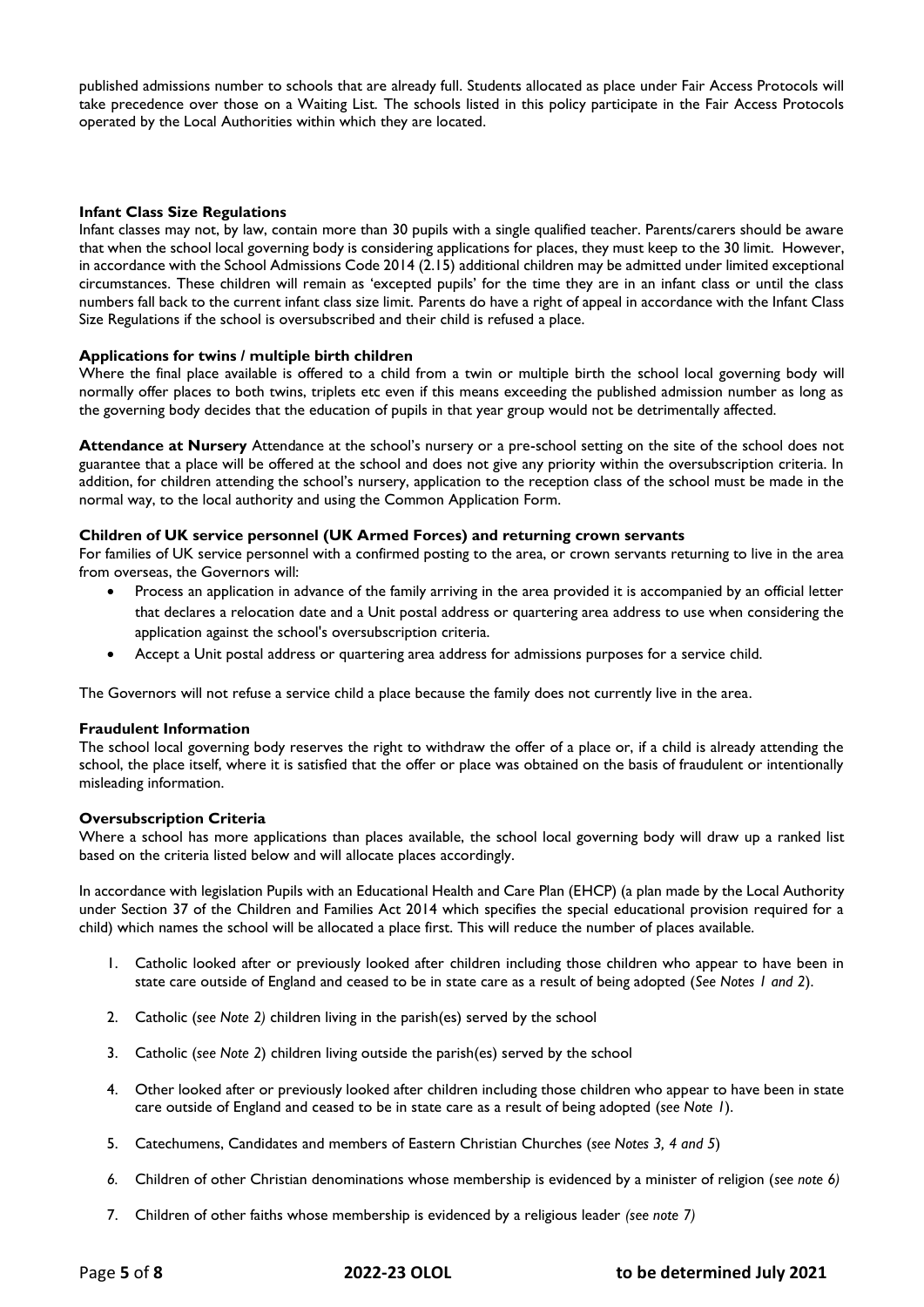8. Any other children not within categories 1-7.

**First priority** within the individual criteria will be given to applications for children who will have siblings (see Note 8) attending the school in years R - 6 at the proposed time of admission.

### **Distance Measurement**

Within each criterion applications will be ranked on distance with priority given to children who live nearest to the academy using the same method of measurement as used by the Local Authority within which the academy is located (see below).

#### *Distance measurement – Nottingham City*

Distance will be measured in a straight line (This will be calculated by Nottingham City Local Authority's computerised distance measuring software) from the centre of the school campus to a point at the pupil's home address identified by the Local Land and Property Gazetteer.

#### *Distance measurement – Nottinghamshire*

Distance will be measured in a straight line from the main administrative point at the school campus to an address point (using eastings and northings defined by Ordnance Survey) to the child's home using Nottinghamshire Local Authority's computerised distance measuring software.

#### *Distance measurement – Derbyshire*

Distance will be measured using a Geographic Information System (GIS) to measure the straight-line distance. It is measured by a standard straight-line distance calculated to within two metres. This measurement is taken from the postal address file, normally the house front door. For schools the grid reference is taken from the postal address file and will normally be the centre of the school for primary phase schools or the nearest gate or entrance for secondary phase schools.

#### **Tie Breaker**

In a very few cases, it may not be possible to decide between the applications of those pupils who are the final qualifiers for a place (e.g. children who live at the same address or have the same distance measurement). In this exceptional situation, if there is no other way of separating the applications then the school local governing body will admit the additional child above the published admission number. If, however, and subject to the limited exceptional circumstances set out in the School Admissions Code 2014 (2.15) where additional children may be admitted, where admission would result in the legal limit of 30 children being exceeded, then the place will be allocated by the drawing of lots supervised by someone independent of the school.

### **Notes (these form part of the oversubscription criteria)**

**1.** A looked after child is a child who is (a) in the care of a local authority, or (b) being provided with accommodation by a local authority in the exercise of their social services functions in accordance with section 22(1) of the Children Act 1989 at the time of making an application to a school. A child is regarded as having been in state care outside of England if they were in the care of or were accommodated by a public authority, a religious organisation, or any other provider of care whose sole or main purpose is to benefit society.

Previously looked after children are children who were looked after, but ceased to be so because they were adopted (or became subject to a child-arrangements order or special guardianship order). This includes children who were adopted under the Adoption Act 1976 and children who were adopted under section 46 of the Adoption and Children Act 2002.

Child arrangements orders are defined in *section 8 of the Children Act 1989*, as amended by *section 12 of the Children and Families Act 2014*. Child arrangements orders replace residence orders and any residence order in force prior to 22 April 2014 is deemed to be a child arrangements order. *Section 14A of the Children Act 1989* defines a 'special guardianship order' as an order appointing one or more individuals to be a child's special guardian (or special guardians).

2. 'Catholic' means a member of a Church in full communion with the See of Rome. This includes the Eastern Catholic Churches. This will be evidenced by a certificate of baptism in a Catholic Church or a certificate of reception into full communion with the Catholic Church signed by a Catholic Priest and stamped with the parish stamp. For the purposes of this policy, it includes a looked after child who is part of a Catholic family where a letter from a priest demonstrates that the child would have been baptised or received if it were not for their status as a looked after child (i.e. a looked after child in the process of adoption by a Catholic family).

For a child to be ranked as Catholic within the oversubscription criteria, evidence of Catholic baptism or reception into the Church will be required. Those who have difficulty obtaining written evidence of baptism should contact their Parish Priest.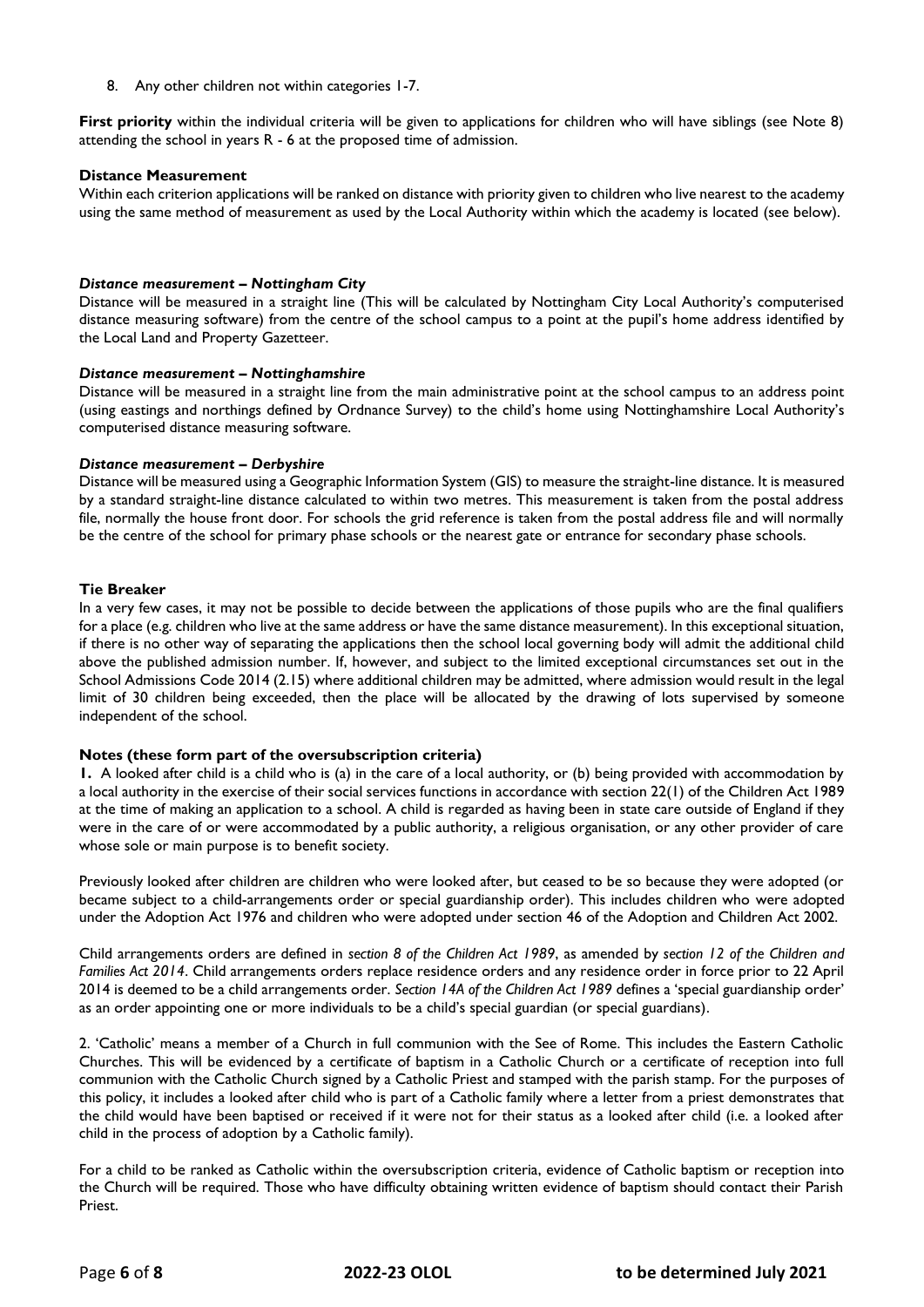3. 'Catechumen' means a member of the catechumenate of a Catholic Church. This will be evidenced by a certificate of reception into the order of catechumens or a letter of verification signed by the parish priest and stamped with the parish stamp.

4. 'Candidate' means a candidate for reception into the Catholic Church. This will be evidenced by a letter of verification signed by the parish priest and stamped with the parish stamp.

5. 'Eastern Christian Church' includes Orthodox Churches, and is evidenced by a certificate of baptism or reception from the authorities of that Church.

6. 'Children of other Christian denominations' means children who belong to other churches and ecclesial communities which, acknowledge God's revelation in Christ, confess the Lord Jesus Christ as God and Saviour according to the Scriptures, and, in obedience to God's will and in the power of the Holy Spirit commit themselves: to seek a deepening of their communion with Christ and with one another in the Church, which is his body; and to fulfil their mission to proclaim the Gospel by common witness and service to the world to the glory of the one God, Father, Son and Holy Spirit. An ecclesial community which on principle has no credal statements in its tradition, is included if it manifests faith in Christ as witnessed to in the Scriptures and is committed to working in the spirit of the above.

All members of Churches Together in England (CTE) and Churches Together in Wales (CYTUN) are deemed to be included in the above definition, as are all other churches and ecclesial communities that are in membership of any local Churches Together Group (by whatever title) on the above basis.

Evidence will be a Baptism Certificate, a Certificate of Dedication or a letter of verification signed by the minister of religion for that church.

7. 'Children of other faiths' means children who are members of a religious community that does not fall within the definition of 'other Christian denominations' at note 7 above and which falls within the definition of a religion for the purposes of charity law. The Charities Act 2011 defines religion to include:

- A religion which involves belief in more than one God, and
- A religion which does not involve belief in a God.

Case law has identified certain characteristics which describe the meaning of religion for the purposes of charity law, which are characterised by a belief in a supreme being and an expression of belief in that supreme being through worship.

This is evidenced by a Baptism Certificate, a Certificate of Dedication or a letter of verification signed by the religious leader of the community.

8. 'Siblings' means a child who lives as a brother or sister in the same house, including natural brothers or sisters with either one or both parents in common, adopted brothers or sisters, stepbrothers or sisters, foster brothers or sisters, or the child of a parent's partner where the child for whom the school place is sought is living in the same family unit at the same address as that sibling. It also includes natural brothers or sisters where the child for whom the school place is sought is not living in the same family unit as the same address as that sibling.

9. A 'parent' means all-natural parents, any person who is not a parent but has parental responsibility for a child, and any person who has care of a child.

10. Home Address: The governors of each school use the same definition as used by the Local Authority within which the school is located and these are set out below:

Nottinghamshire: The child's place of residence is taken to be the parental home, other than in the case of children fostered by a local authority, where either the parental address or that of a foster parent(s) may be used. If a child's parents live at separate addresses, the address where the child permanently spends at least three 'school' nights (that is, Sunday, Monday, Tuesday, Wednesday or Thursday) will be taken to be the place of residence. Addresses of other relatives or friends will not be considered as the place of residence, even if the child stays there for all or part of the week. Evidence that the child's place of residence is permanent may also be sought and this should prove that the child lived at the address at the time of the application. Informal arrangements between parents will not be taken into consideration. For families of service personnel with a confirmed posting to the area or crown servants returning from overseas to live in the area a Unit postal address or quartering area address for a service child provided the application is accompanied by an official letter that declares a relocation date will be accepted.

Nottingham City: The child's ordinary place of residence will be deemed to be the residential property at which the child normally and habitually resides with the person or persons having parental responsibility for the child at the closing date for the receipt of the SCAF, i.e. 15 January 2021. 5. Where parental responsibility is held by more than one person and those persons reside in separate properties, the child's ordinary place of residence will be deemed to be that property at